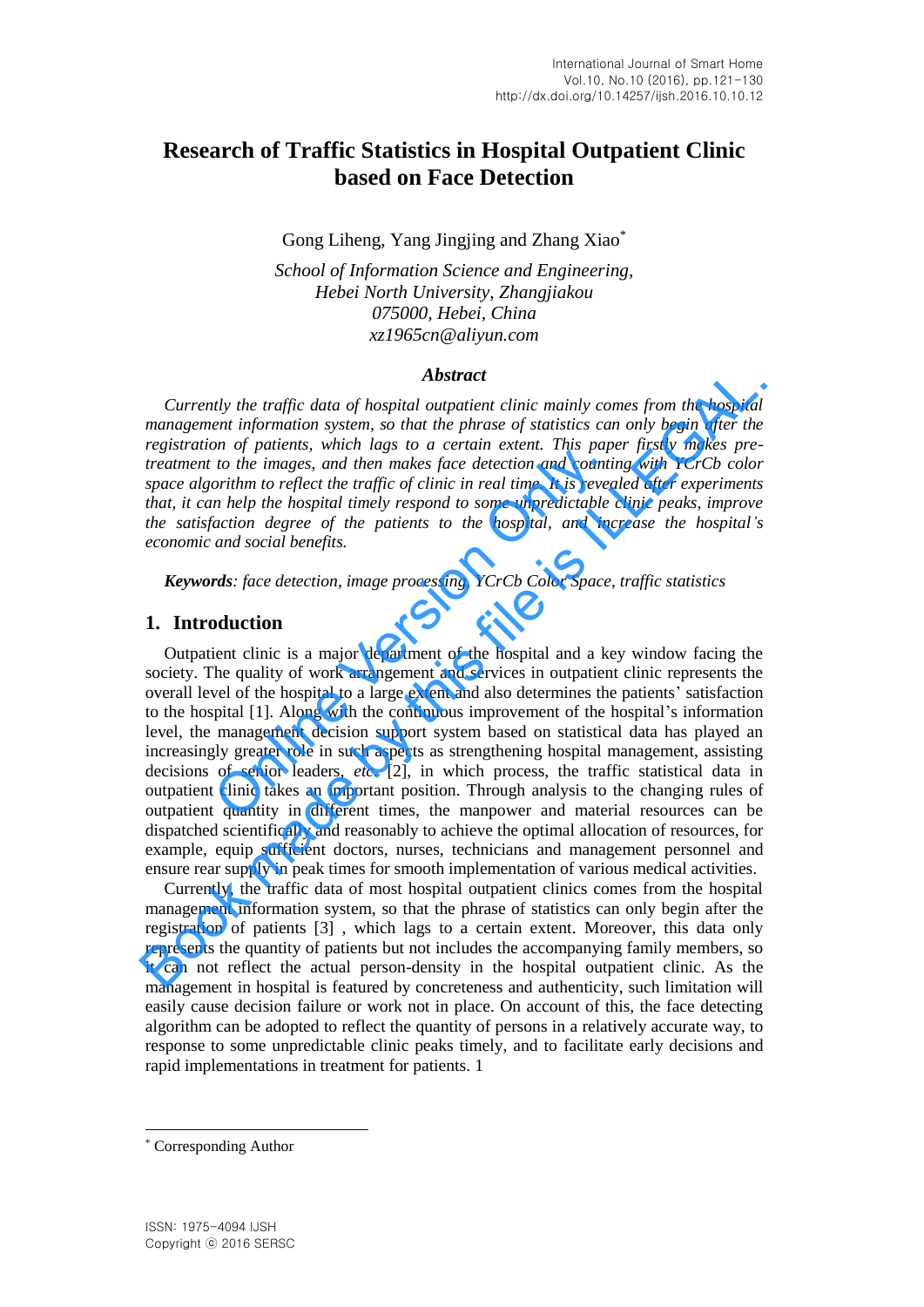For example, add doctors in outpatient clinic timely, increase triage nurses, provide consultation services related to medicine such as medical insurance, and solve various emergencies in time, *etc*.

## **2. Domestic and For**e**ign Research Situation**

The theory of face detection is relatively easy, but the influence of other factors shall be considered in actual operation, such as the covering or overlapping of faces in images, the front or side faces, and the influence of complex expressions, *etc*. In certain circumstances, faces may be detected in areas without any faces. To solve these problems, many technological obstacles need to be conquered, including template-based matching, artificial neural network [4], facial feature location [5], support vector machine (SVM) [6], pattern recognition, *etc*.

The researches of face detection overseas are early and among them are those conducted by the MTI Media Lab and Ai Lab, and the Robot Institute of Carnegie Mellon University; there are also researches on face detection methods by Moghaddam *et al* based on facial features, Rowley *et al* based on neural network, and Yullie *et al* based on elastic pattern, as well as researches on eigenface method of Turk *et al* based on PCA technology [7]. Recently, the SVM method based on Statistical Learning Theory stands out and is applied to many areas including face recognition due to its good capacity of generalization. However, the results of these results have strict requirements on the imaging conditions, so their application range is narrow.

Many Chinese research institutes also conduct relative researches on face detection, including Tsinghua University, Beijing University of Technology, Shanghai Jiaotong University and Institute of Computing Technology of Chinese Academy of Science, and certain results have been achieved. Zhou Zongheng *et al* of Computer Department, Fudan University applied K-L transform into the transform of color system coordinate, proposed a new kind of rapid initial face location method based on K-L skin color, and offered the transform matrix and skin color threshold value of K-L color system coordinate. After K-L skin color position, the binary image of face can be obtained, then the small areas will be handled with the theories of mathematical morphology, and finally the face area is confirmed. ttern, as well as researches on eigenface method of Turk<br>y [7]. Recently, the SVM method based on Statistical Le<br>s applied to many areas including face recognition due to<br>tuion. However, the results of these results have s

Analysis of outpatient traffic is of great significance to the hospital management and is also one of the important embodiments of quantitative management concept [8]. The traditional statistical methods enjoy priority in most hospitals currently. Among them, the frequently used is the analysis of historical outpatient traffic data in HIS retrieved through seasonal indexes analysis to time sequence data, for example, the study of reasonable allocation of outpatient resources of Ge Liang and Mi Yiqun based on outpatient traffic monitor (*Chinese Hospital Management*, 2014 (09)). In addition, the application idea and model of data mining into patient traffic analysis are also of certain research significance and exploration value. However, there are rarely any papers or researches about the outpatient traffic statistics with face detection technology. Therefore, this paper aims to propose a method to make real-time statistics of outpatient traffic with face detection technology. The researches of face detection overseas are early and among them are those conducted by the MTI Media Lab and Ai Lab, and the Robot Institute of Carnegie Mellon at different increases, Rowley et al based on freed by the

## **3. Algorithm**

## **3.1. Face Detection with YCrCb Color Space**

As the color representation model applied in CCIR601 coding scheme with studio quality standard as the objective, the color space YCrCb (YUV) is widely applied in such fields as color display of videos [9]. This space can be slightly influenced by brightness variation, can distribute independently in two-dimension, and well restrict the skin color distribution area. The CrCb component of color image based on color space YCrCb is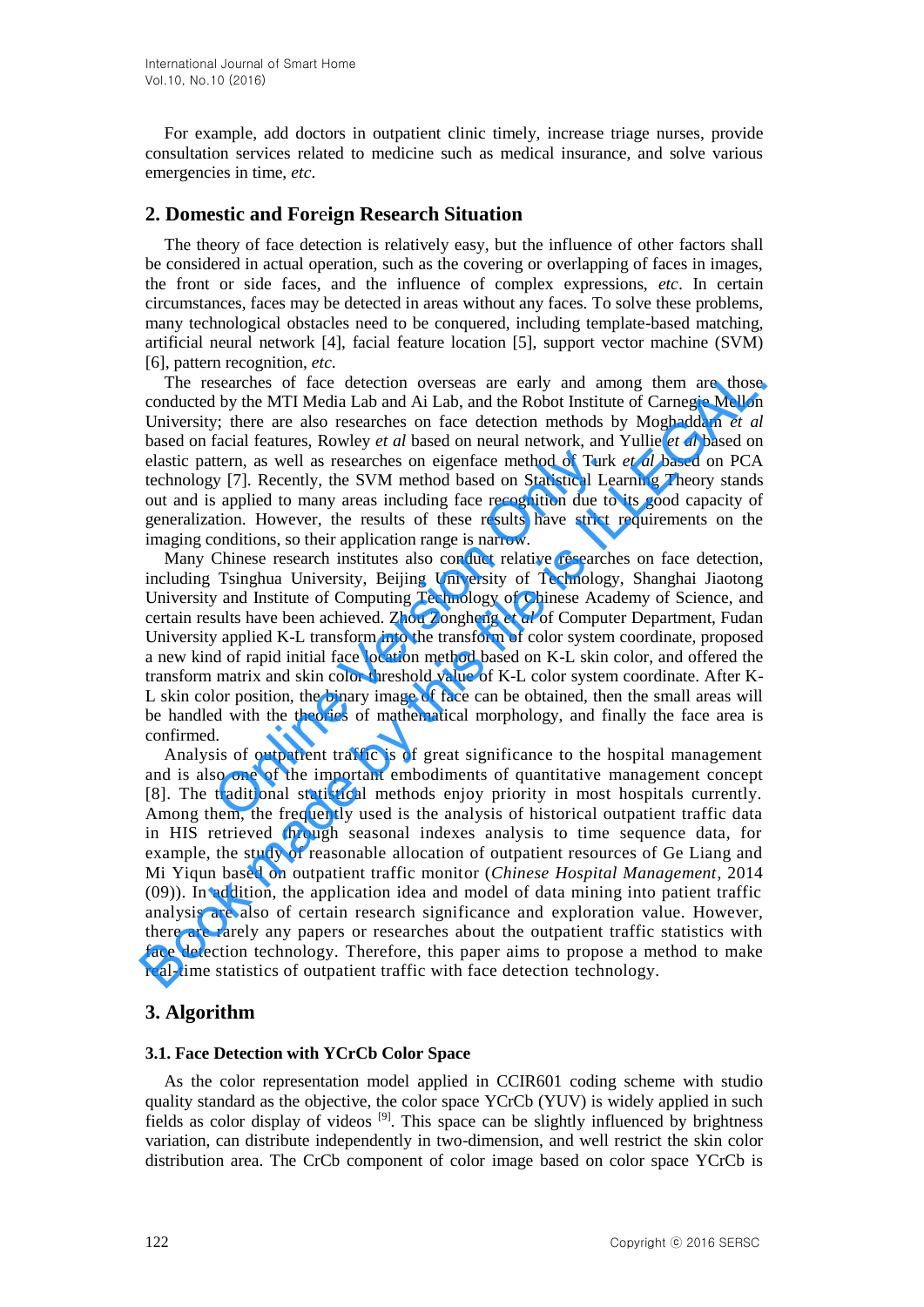sensitive to brightness, and the skin color presents little difference under CrCb component. The image based on RGB color space under the component of person can not distinguish the skin color from the background. To avoid the influence of brightness, the color model of YCrCb is selected and color space conversion is conducted to the input color images, *i.e*. from the RGB space with high correlation to the color space YCrCb with irrelevant color components. The conversion formula is as follows:

Formula 1

After statistics to a large number of skin color samples, it is found that the distribution of skin colors in CbCr space presents good clustering feature. The statistical distribution satisfies  $77 < Cb < 127$  and also  $133 < Cr < 173$ .

s in CbCr space presents good clustering feature. The statistical distribution<br>
Cb<127 and also 133<Cr<173.<br>
fiferent races have large difference, but the difference in chrominance is far<br>
fiferent races have large differ Skins of different races have large difference, but the difference in chrominance is far less than that in brightness. On the two-dimensional chrominance plane, the skin color area is concentrated, so it can be described in Gaussian distribution. According to the Gaussian distribution of skin color in chrominance space, the probability of each pixel in the color image in the skin area can be calculated after it is converted from RGB color space to YCbCr space  $[10]$ , *i.e.* obtain the similarity with skin color according to distance of this point from the centre of Gaussian distribution and convert color image to gray image to make the gray level of each pixel correspond to the similarity of that point to skin color. The similarity computation formula is as follows: oncentrated, so it can be described in Gaussian distribution<br>distribution of skin color in chrominance space, the probal<br>image in the skin area can be calculated after it is convex<br>YCbCr space <sup>[10]</sup>, *i.e.* obtain the si of skin colors in CbCr space persents good clustering feature. The statistical distribution<br>statisfies 77<Cb-127 and also 133-cGr<173.<br>Skins of different races have large difference, but the difference in chrominance is f

 $p(CbCr)=exp[-0.5(x-m)^{2} \tau C^{(1)}(-1)(x-m)]$ 

Formula 2

Wherein, m is the average value, m=E(x), C is covariance matrix,  $x=(CbCr)^{n}r$ , the 2D Gaussian model G (m, V2) of the skin color can be represented as:

$$
m = (Cb, Cr)
$$
  
\n
$$
\overline{Cr} = \frac{1}{N} \sum_{i=1}^{K} Cr_i
$$
  
\n
$$
\overline{Cb} = \frac{1}{N} \sum_{i=1}^{N} Cb_i
$$
  
\n
$$
V = \begin{pmatrix} \sigma_{CrCr} & \sigma_{CrCb} \\ \sigma_{ChCr} & \sigma_{ChCb} \end{pmatrix}
$$

Wherein,  $Cr$ ,  $Cb$  are the average values corresponding to  $Cr$  and  $Cb$ , and  $V$  is the covariance matrix.

After the color image is converted to gray image of similarity through Gaussian model, proper threshold values can be selected and then the skin color area and nonskin color area can be divided. The skin color model is based on statistics and similarity computation is needed to each pixel, so the speed is not so fast. Of course, in the real skin color detection, the  $[-0.5(x-m)^{2} \tau C^{(n)}(-1)(x-m)]$  in formula 2 can be directly used for determination to increase the detection speed.

### **3.2 Gray Processing and Pre-Processing**

ocessing and Pre-Processing<br>
in gray processing function rgb2gray <sup>[11]</sup> of MATLAB is used to make gray<br>
b the images; for the image pre-processing part, the open operation is adopted<br>
the desultory points; in the screenin The built-in gray processing function rgb2gray  $[11]$  of MATLAB is used to make gray processing to the images; for the image pre-processing part, the open operation is adopted to eliminate the desultory points; in the screening of face candidate regions, as some head parts are overlapped and some heads are connected with the clothes, the closed operation is first adopted to break the connections and then hole filling is conducted to lay a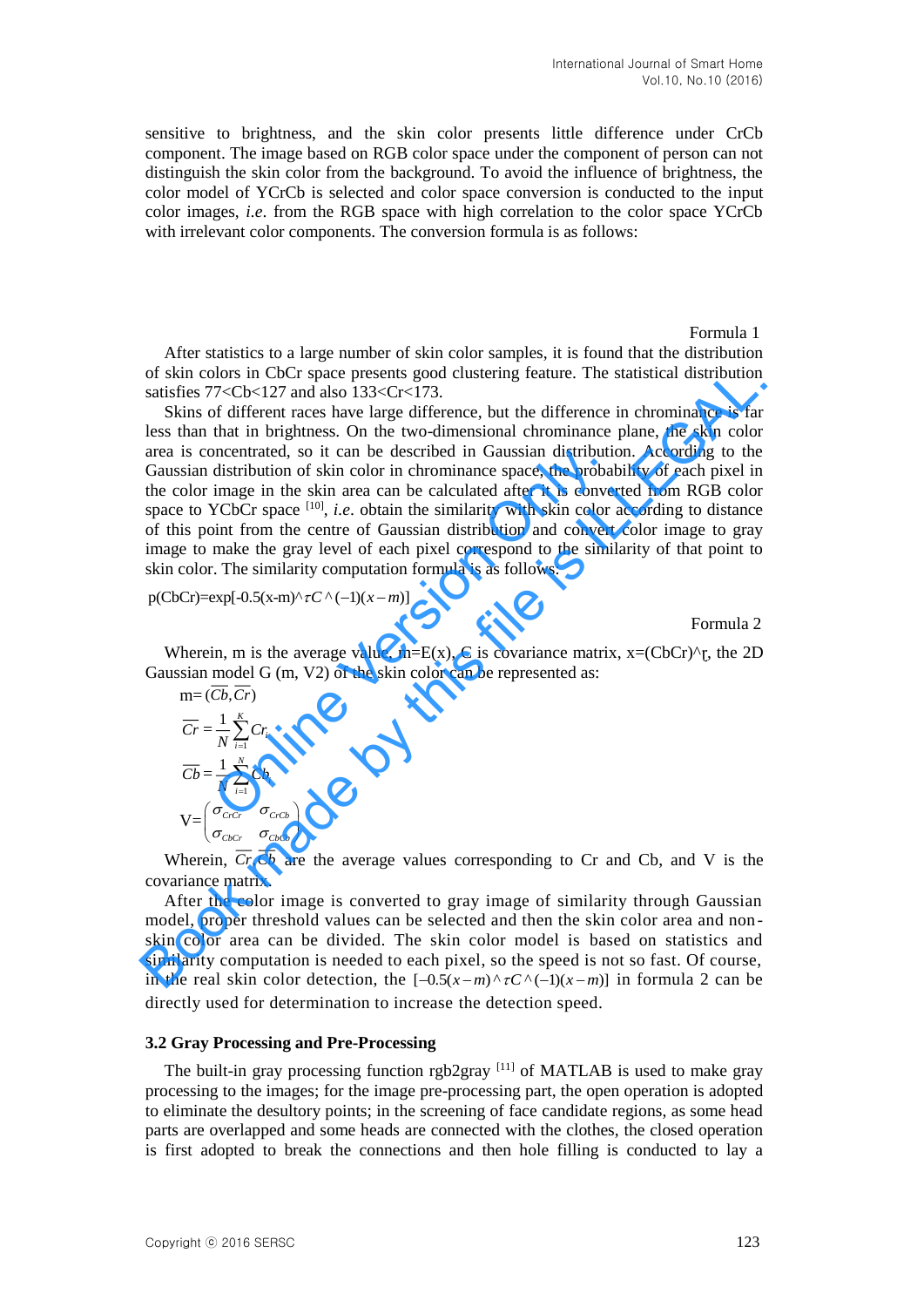foundation for confirmation of face area. Open and closed operations actually refer to the erosion and dilation to the images, and there are two methods to represent gray erosion operation, which are respectively one-dimensional and two-dimensional ways:

$$
f\theta b = \min\{f(s+x) - b(x) | (s+x) \in D_f, x \in D_b\}
$$
  
(*f*  $\theta$ *b*)(*s*,*t*) =  $\min\{f(s+x,t+y) - b(x,y) | (s+x), (t+y) \in D_f \mathbb{H}(\mathbf{x}, \mathbf{y}) \in D_b\}$  Formula 3

The maximization method is used when the gray value erosion is defined, *i.e*. obtain the maximum value that can be achieved in push-up structure when it is under the signal. Here we use the reflection of structure element to obtain the minimum value of push-up structural element exceeding the signal when the signal is limited within the domain of structural element, so as to define the gray value expansion. The gray scale expansion is the dual operation of gray corrosion operation, and the gray scale expansion of structure element b  $(x, y)$  to target image  $f(x, y)$  can also be expressed by two methods, which are respectively one-dimensional and two-dimensional ways:

$$
f \oplus b = \max\{f(s-x) + b(x) | (s-x) \in D_f, x \in D_b\}
$$
  

$$
f \oplus b = \max\{f(s-x,t-y) + b(x,y) | (s-x), (t-y) \in D_f, (x,y) \in D_b\}
$$
Formula 4

With the two morphological algorithms, *i.e*. erosion and expansion, to primary gray value, we can define the secondary computation – gray open and gray closed operations. The two operations are dual operations and they can both be described by the filling concept. The formula is:  $f \circ b = (f \theta b) \oplus b$ 

Formula 5

Open operation is usually used to remove small (relative to the structural elements) brightness details, but keep the overall gray level and the big brightness characteristics unchanged. As the initial erosion operation will make the image darker at the same time of eliminating small brightness details, the afterwards expansion process is used to increase the whole strength of image but will not introduce the details that have been eliminated. ax $\{f(s-x,t-y)+b(x,y) | (s-x), (t-y) \in D_f, (x,y) \in D_b\}$ <br>he two morphological algorithms, *i.e.* erosion and expans<br>can define the secondary computation – gray open and gr<br>operations are dual operations and they can both be des<br>the formu the dual operation of gray corresor operation, and the gray scale expansion of structure<br>the element b (x, y) to target image f(x, y) can also be expressed by two methods, which are<br>respectively one-dimensional and two-di

According to the definition of duality, the closed operation for gray value is defined as follows:

$$
f \bullet b = (f \oplus b)\theta b \qquad \qquad \text{Formula 6}
$$

The closed operation to gray value is of expansibility, and the filtering results always stay at the top of original images.

#### **3.3 Confirmation of Face Area**

Due to the similarity between background and skin color as well as the light reflection or other reasons, disturbance will be caused to the confirmation of face area, so certain measures shall be taken to remove the non-face area. The following methods can be adopted:

 (1) Label the connection area with bwlabel function, calculate the area of labeled area, then calculate the area with the longest side of labeled area, compare the two areas and obtain the area filling rate. If the filling rate is larger than 0.5, then keep this area as the candidate area. L=bwlabel  $(BW,n)$ , return an L matrix with the same size as BW which contains the category labels indicating each connection area in BW, and the values of these labels are 1, 2 and num (quantity of connection areas). The value of n is 4 or 8, which means that the area is found based on 4 or 8 connections. The default value is 8.

 4-connected or 8-connected is the basic concept in image processing: 8-connected means that a pixel is considered as connected with other pixels when it is connected with them in up, down, left, right, top left, lower left, top right or lower right corners; 4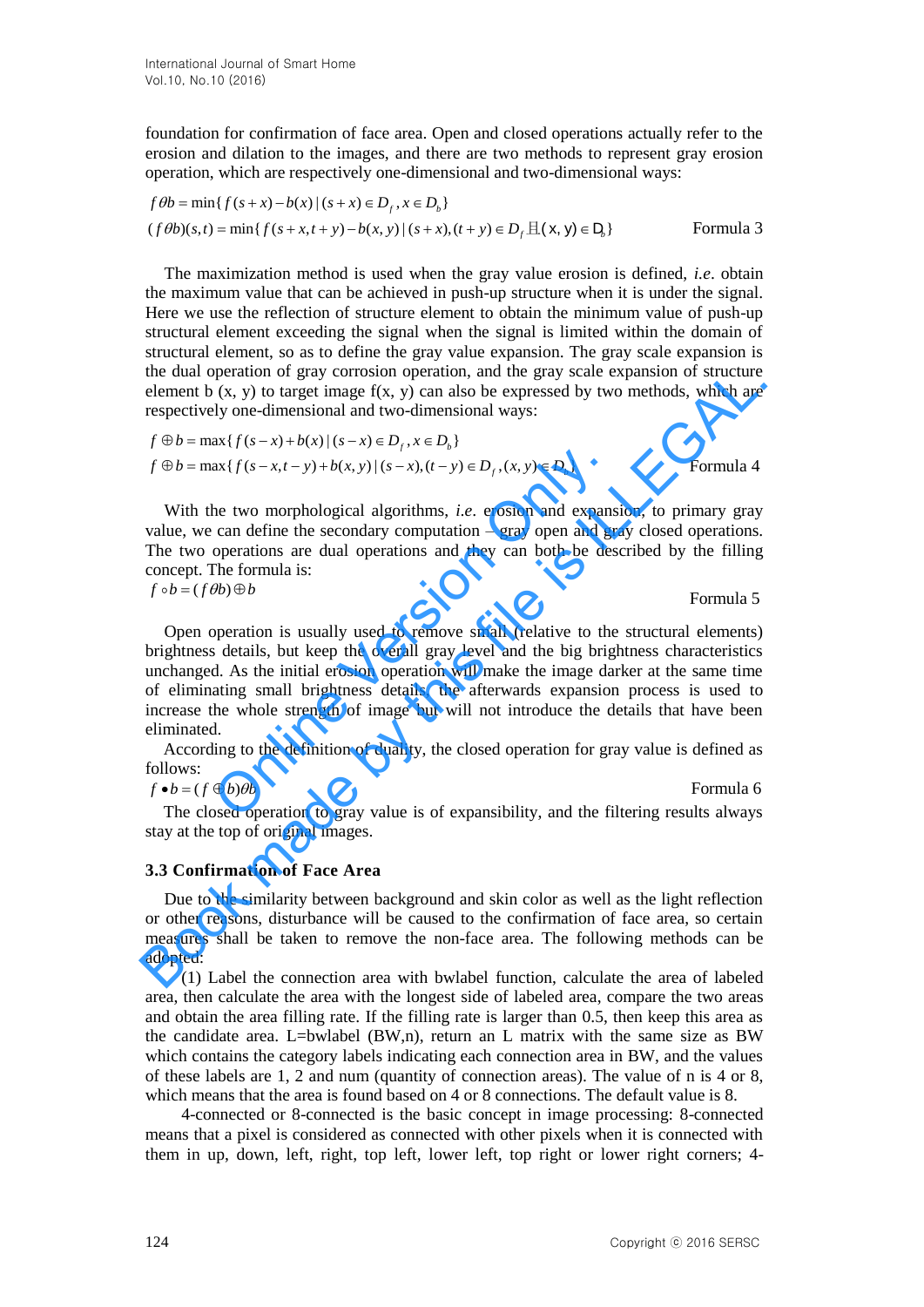connected means that a pixel is considered as connected with other pixels when it is connected with them in up, down, left and right sides but considered as not connected when it is connected with them in top left, lower left, top right or lower right corners.

 $[L, num] = bulk[BW, n]$ , wherein what returned by num is the quantity of connected areas in BW.

(2) Make further judgment on the basis of candidate area in last step, then make labeling to the connected area again with the above method, and keep the area with the ratio of over 0.3 as the candidate area again.

(3) Confirm the face area further with the screening of candidate face areas (the judgment rules are as follows):

1. If the target depth-width ratio is larger than 0.8 but smaller than 2.0, then it is not considered as the face area and will be deleted.

2. If the target area is too large or too small, it is not considered as the face area and will be deleted.

#### **3.4 Framing to the Face Area**

The face area has been determined in the last step. To make the result more intuitive, the confirmed face area is framed for labeling and then it just needs to output the quantity of faces.

## **4. Experiment**



**Figure (1)**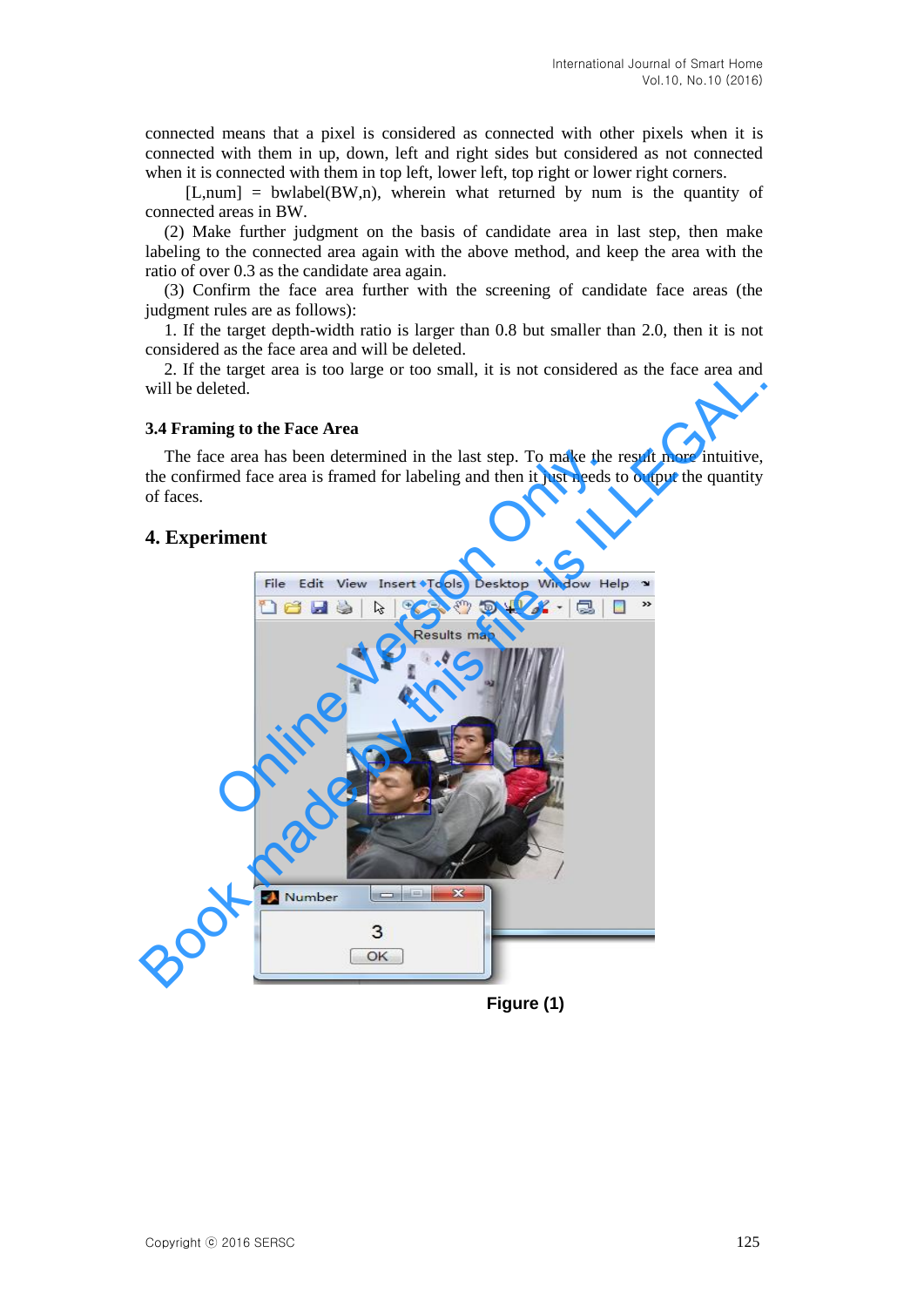

**Figure (2)**

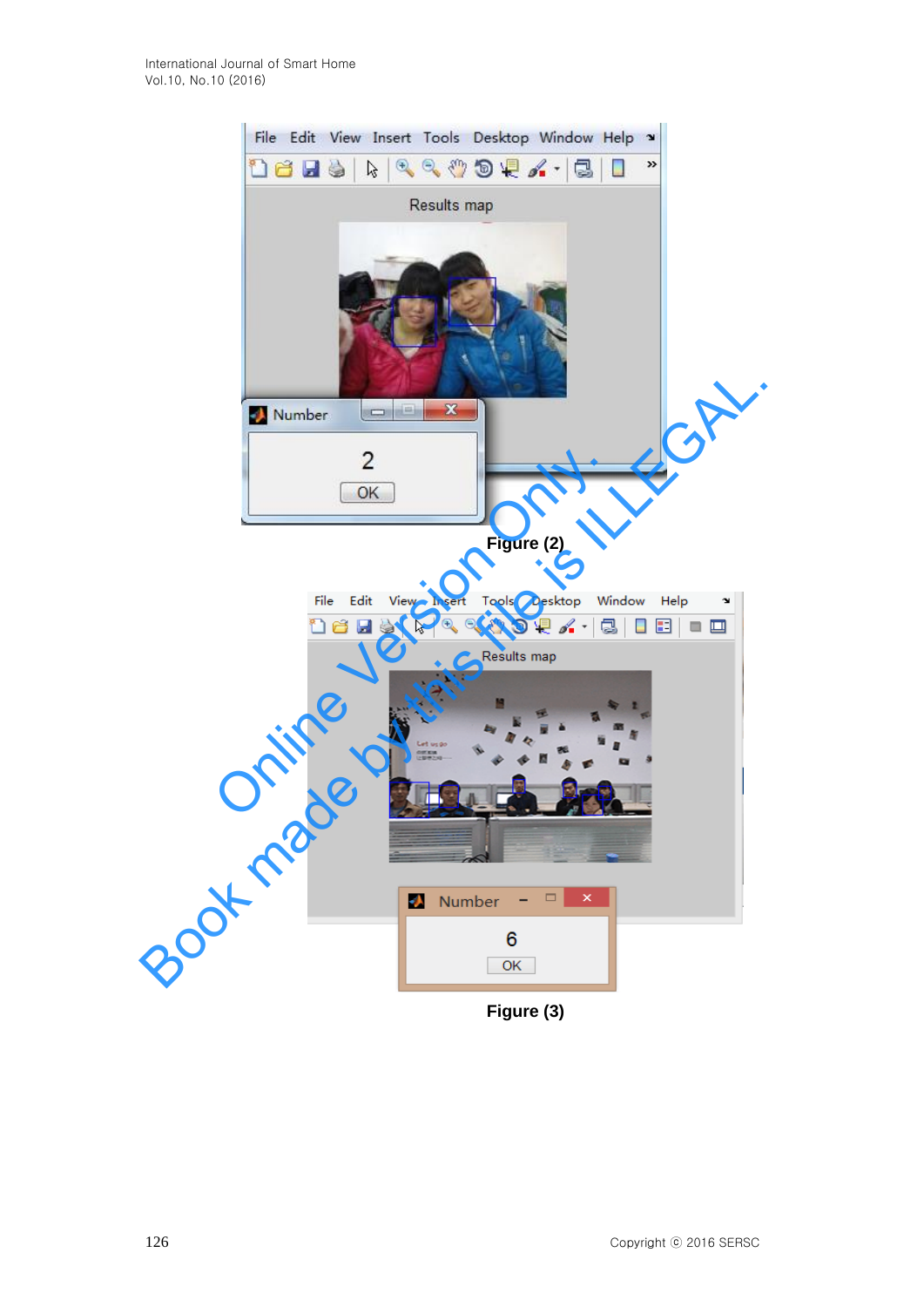| year | Jan    | Feb    | Mar    | Apr    | May    | Jun    | Jul    | Aug    | Sep    | Oct    | <b>Nov</b> | Dec    |
|------|--------|--------|--------|--------|--------|--------|--------|--------|--------|--------|------------|--------|
| 2013 | 43,523 | 20,369 | 34.421 | 33,236 | 32,717 | 33,126 | 36,337 | 41,226 | 34,109 | 30,207 | 55,112     | 56,341 |
| 2014 | 45,125 | 21,743 | 35,563 | 36,461 | 37,959 | 35,311 | 38,908 | 43,812 | 41,116 | 35,677 | 55,922     | 54,882 |

## **Table**(**1**)

During January 2013 and December 2014, this algorithm was used in a hospital to make statistics of the outpatient patients and their family members and the details can be seen in Table (1) /person times

| (2) | <b>Table</b> |  |
|-----|--------------|--|
|     |              |  |

| year | Jan                                                                                                                                                                       | Feb                                       |  | Mar    | Apr                                       |      | May    | Jun    | Jul                            | Aug    | Sep    |                                  | Oct    | <b>Nov</b> | Dec            |  |
|------|---------------------------------------------------------------------------------------------------------------------------------------------------------------------------|-------------------------------------------|--|--------|-------------------------------------------|------|--------|--------|--------------------------------|--------|--------|----------------------------------|--------|------------|----------------|--|
| 2013 | 13,511                                                                                                                                                                    | 12,809                                    |  | 15,611 | 15,116                                    |      | 16,255 | 16,982 | 17,316                         | 19,433 | 17,517 |                                  | 14,574 | 17,593     | 18,371         |  |
| 2014 | 14,955                                                                                                                                                                    | 13,567                                    |  | 15.881 | 16.391                                    |      | 17.201 | 17.722 | 18.394                         | 19,333 | 17.768 |                                  | 15.944 | 17,977     | 18.109         |  |
|      | Table $(2)$<br>shows the monthly report of patient statistics based on hospital<br>information system during January 2013 and December 2014. /person times<br>Table $(3)$ |                                           |  |        |                                           |      |        |        |                                |        |        |                                  |        |            |                |  |
| Item |                                                                                                                                                                           | <b>Evaluation Times</b><br>(person times) |  |        | <b>Satisfaction</b><br>Percentage $(\% )$ |      |        |        | Comparatively<br>Satisfied (%) |        |        | <b>Not Very</b><br>Satisfied (%) |        |            | Dissatisfied ( |  |
|      |                                                                                                                                                                           | 2012<br>2013                              |  | 2014   | 2012                                      | 2013 | 2014   | 2012   | 2013                           | 2014   | 2012   | 2013                             | 2014   | 2012       | 2013           |  |

| seen in Table (1)/person times          |                   |      |                                           |            |        |                                           |        |                                                                                        |                                |        |        |                                  |        |                                                                  |                      |       |
|-----------------------------------------|-------------------|------|-------------------------------------------|------------|--------|-------------------------------------------|--------|----------------------------------------------------------------------------------------|--------------------------------|--------|--------|----------------------------------|--------|------------------------------------------------------------------|----------------------|-------|
|                                         |                   |      |                                           |            |        |                                           |        |                                                                                        | Table $(2)$                    |        |        |                                  |        |                                                                  |                      |       |
| year                                    | Mar<br>Jan<br>Feb |      |                                           | May<br>Apr |        | Jun                                       | Jul    | Aug                                                                                    | Sep                            |        | Oct    | Nov                              | Dec    |                                                                  |                      |       |
| 2013                                    | 13,511            |      | 12,809                                    | 15,611     | 15,116 |                                           | 16,255 | 16,982                                                                                 | 17,316                         | 19,433 | 17,517 |                                  | 14,574 | 17,593                                                           | 18,371               |       |
| 2014<br>14,955                          |                   |      | 13,567                                    | 15,881     | 16,391 |                                           | 17,201 | 17,722                                                                                 | 18,394                         | 19,333 | 17,768 |                                  | 15,944 | 17,977                                                           | 18,109               |       |
|                                         | Table             | (2)  |                                           |            |        |                                           |        | information system during January 2013 and December 2014. /person times<br>Table $(3)$ |                                |        |        |                                  |        | shows the monthly report of patient statistics based on hospital |                      |       |
|                                         |                   |      |                                           |            |        |                                           |        |                                                                                        |                                |        |        |                                  |        |                                                                  |                      |       |
| Item                                    |                   |      | <b>Evaluation Times</b><br>(person times) |            |        | <b>Satisfaction</b><br>Percentage $(\% )$ |        |                                                                                        | Comparatively<br>Satisfied (%) |        |        | <b>Not Very</b><br>Satisfied (%) |        |                                                                  | Dissatisfied $(\% )$ |       |
|                                         |                   | 2012 | 2013                                      | 2014       | 2012   | 2013                                      | 2014   | 2012                                                                                   | 2013                           | 2014   | 2012   | 2013                             | 2014   | 2012                                                             | 2013                 | 2014  |
| <b>Clinical</b><br><b>Environment</b>   |                   | 319  | 389                                       | 462        | 35.78  | 40.37                                     | 47.19  | 30.13                                                                                  | 33.56                          | 39.12  | 20.69  | 18.34                            | 10.47  | 13.40                                                            | 7.73                 | 3.22  |
| Guiding<br><b>Service</b>               |                   | 334  | 356                                       | 489        | 32.38  | 38.68                                     | 38.84  | 32.29                                                                                  | 37.89                          | 39.68  | 23.78  | 20.28                            | 15.19  | 11.55                                                            | 3.15                 | 6.29  |
| Queuing<br>Time                         |                   | 309  | 398                                       | 492        | 30.23  | 29.45                                     | 37.47  | 32.39                                                                                  | 34.29                          | 36.30  | 25.39  | 24.38                            | 20.11  | 11.99                                                            | 11.88                | 6.12  |
| <b>Registration</b><br><b>Service</b>   |                   | 348  | 384                                       | 474        | 33.17  | 34.89                                     | 37.12  | 32.14                                                                                  | 34.28                          | 37.29  | 20.28  | 18.28                            | 17.28  | 14.41                                                            | 12.55                | 8.31  |
| Consultation<br><b>Service</b>          |                   | 328  | 389                                       | 478        | 35.89  | 36.63                                     | 36.93  | 31.23                                                                                  | 33.38                          | 37.21  | 19.28  | 18.35                            | 15.29  | 13.60                                                            | 11.64                | 10.57 |
| Examination<br>&Test<br><b>Services</b> |                   | 350  | 376                                       | 469        | 30.82  | 33.28                                     | 36.19  | 34.21                                                                                  | 35.17                          | 37.38  | 18.69  | 17.37                            | 18.27  | 16.28                                                            | 14.18                | 8.16  |

## **Table**(**3**)

Satisfaction survey was conducted to the outpatients in this hospital during the clinic peaks in November of 2012, 2013 and 2014  $^{[12]}$ , and the results are shown in Table( 3).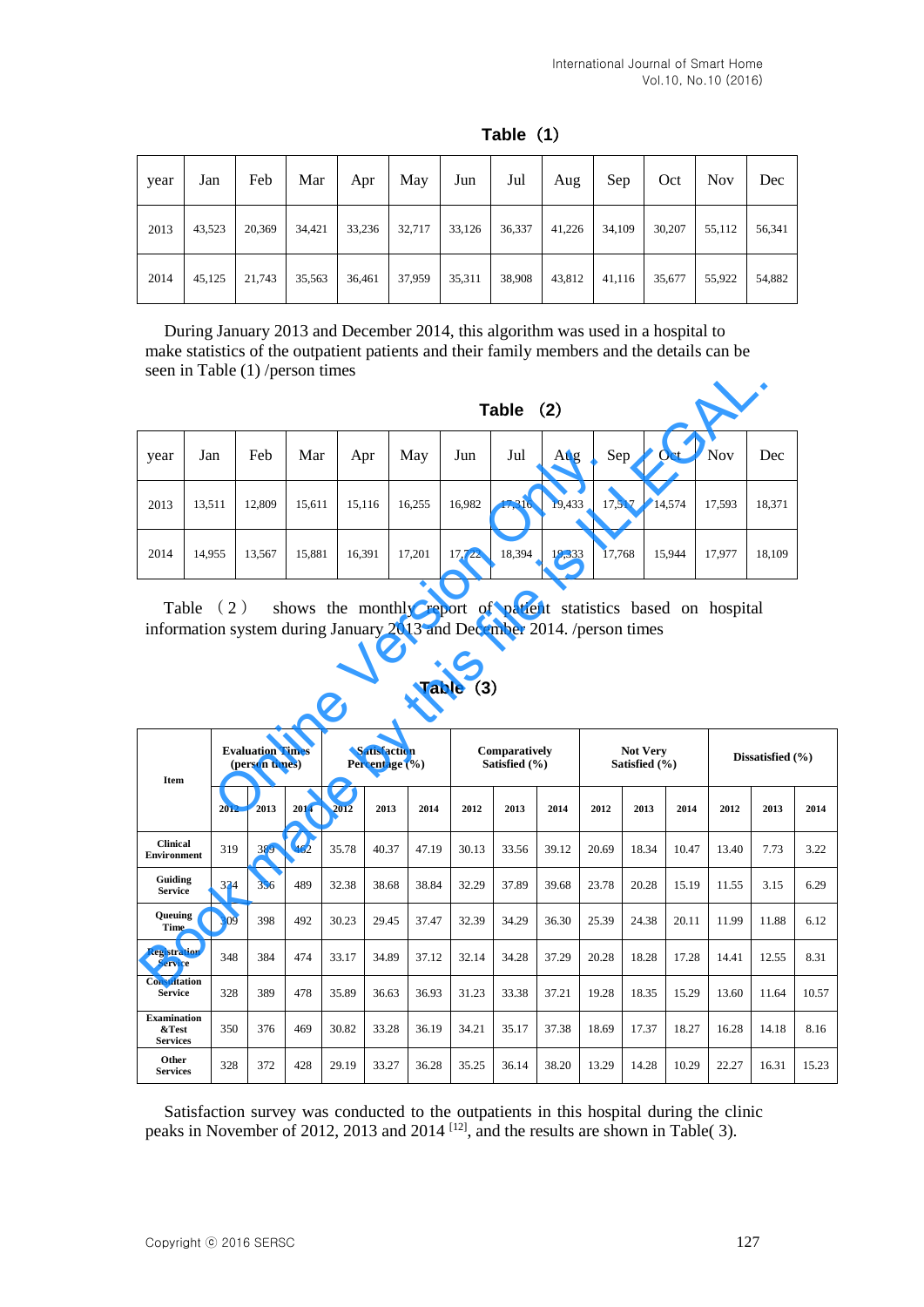The experiments in Figure  $(1)$  and Figure  $(2)$  show that the algorithm is of universal applicability. It has good identification to the head images captured by the general cameras, it has few requirements to the external conditions such as light, and it has certain identification to the biased side images of heads. Table  $(1)$  shows the experiment results in hospital outpatient clinic based on this system, while Table (2) reveals the statistical data from HIS for comparison. During the two years of experiment in hospital, several small peaks in stream of people were successfully predicted and timely response was carried out, such as add medical guide nurses temporarily and equip more doctors thus reducing the inefficient routes and waiting time of patients or their family members, increase tables and chairs in waiting area, guarantee supply of hot water, provide free newspaper and brochures for the prevention of common and frequentlyoccurring diseases, add cleaning workers to create a comfortable and neat clinic environment, strengthen onsite investigation, solve the problems encountered by patients, coordinate the tensions between doctors and patients, *etc*. The above measures provide patients more convenience on one hand and placate their family members on the other hand, so that the negative emotions of family members produced from the process of seeking medical assistance will not be transferred to patients. In Table  $(3)$ , it reveals that the implementation of this system enhances the satisfaction of patients to the hospital.

## **5. Summary**

This paper studies a statistical method to the traffic in hospital outpatient clinic based on face detection. With high real-time, this method can help hospital managers acquire statistical data dynamically, implement management planning and arrange human power and material resources based on the quantity of patients and family members. In this way, the clinic services can be improved, the satisfaction to hospital can be increased, and the economic and social benefits of the hospital can thus be enhanced. Therefore, it is of high application value. nedical assistance will not be transferred to patients. In T<br>nplementation of this system enhances the satisfaction of pa<br>**nary**<br>per studies a statistical method to the traffic in hospital o<br>etection. With high real-time, environment, strengthen onsite investigation, solve the problems encountered by patients,<br>coordinate the tensions between doctors and patients, etc. The above measures provide<br>ensists are convenience on one hand and placa

## **Acknowledgements**

This work was supported by Hebei North University (No.Q2014002,No.ZD201301,No. ZD201302,No.ZD201303,No.Q2014005,No.Q2014008) .

## **References**

- [1] Chakravarty, Abhijit. "Evaluation of service quality of hospital outpatient department services." *Medical Journal Armed Forces India* 3(2011):221-224.
- [2] Tsumoto, S., *et al*. "Towards Data-Oriented Hospital Services: Data Mining-Based Hospital Management." *IEEE International Conference on Data Mining Workshops* (2010):1076 - 1083.
- [3] Mattoo, Asif Mahmood, *et al*. "Hospital Management Information System: An Approach to Improve Quality and Clinical Practices in Pakistan."*International Journal of Management & Innovation* (2013).
- [4] Sartin, Maicon A., *et al*. "IMAGE SEGMENTATION WITH ARTIFICIAL NEURAL NETWORK FOR NUTRIENT DEFICIENCY IN COTTON CROP."*Journal of Computer Science* (2014).
- [5] Jian, Muwei, *et al*. "Facial-feature detection and localization based on a hierarchical scheme." *Information Sciences* 262.3(2014):1-14.
- [6] Mohapatra, Swastik, *et al*. "A Novel Approach to Face Detection Using Advanced Support Vector Machine." *Advances in Intelligent Systems & Computing* (2014).
- [7] Karim, T.F., *et al*. "Face recognition using PCA-based method." *IEEE International Conference on Advanced Management Science* (2010):158 - 162.
- [8] Pinaire, Ken, and Surendra Sarnikar. "A Quantitative Approach to Identify Synergistic IT Portfolios." *Annals of Information Systems* (2015).
- [9] Al-Tairi, Zäher Hamid, *et al*. "Skin Segmentation Using YUV and RGB Color Spaces." *Journal of Information Processing Systems* (2014)
- [10] Chaudhary, A., and Gupta, A. "Automated switching system for skin pixel segmentation in varied lighting." Mechatronics and Machine Vision in Practice, International Conference. IEEE, 2012:26 - 31.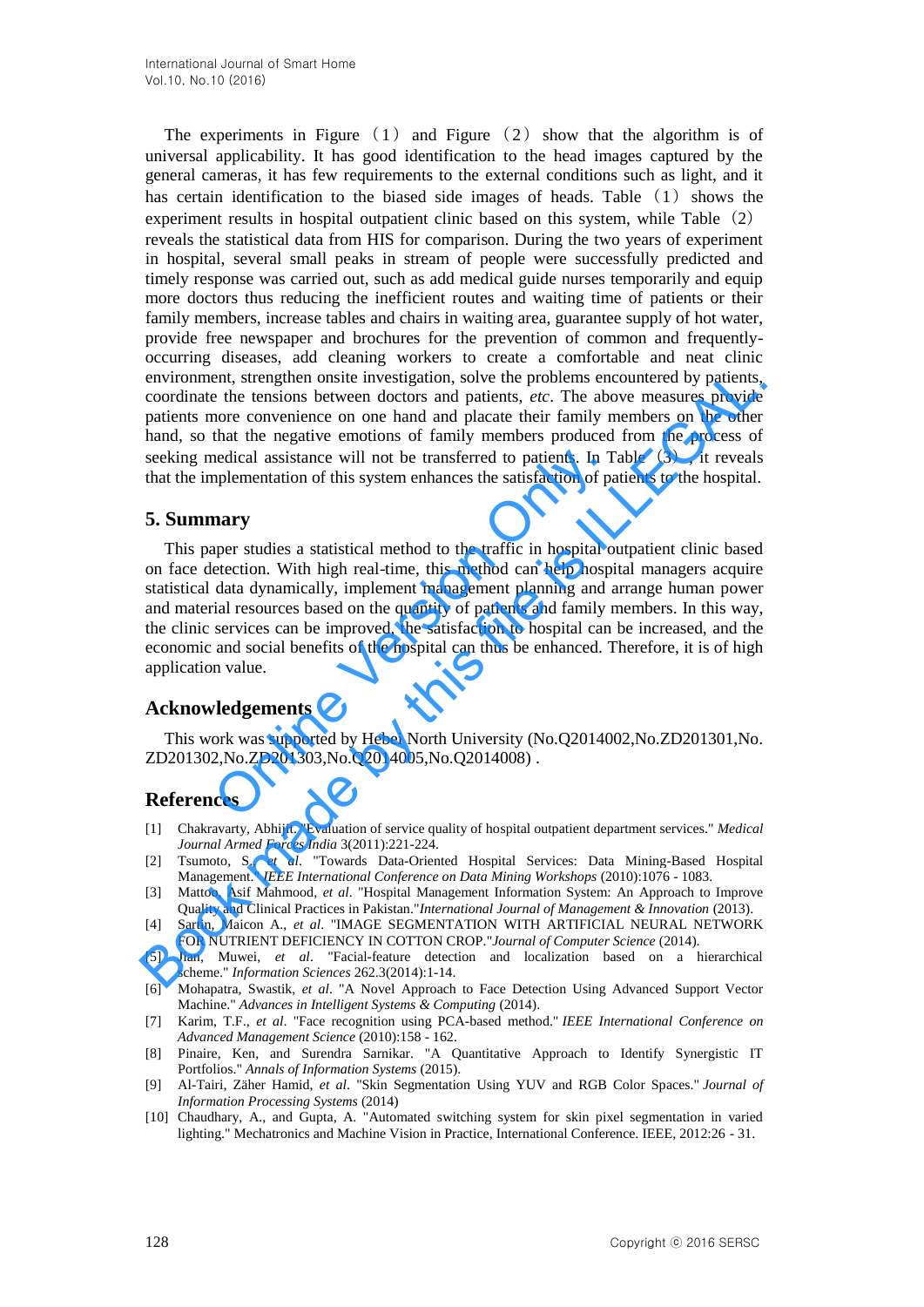- [11] Verma, Sumita, *et al*. "Analysis of Image Segmentation Algorithms Using MATLAB." *Lecture Notes in Electrical Engineering* (2013)..
- [12] Adamu, H., and M. O. Oche. "Patient satisfaction with services at a general outpatient clinic of a tertiary hospital in Nigeria.." *British Journal of Medicine & Medical Research* (2014).

## **Authors**



.

**Liheng Gong,** She is a master student in the School of Information Science and Engineering, Hebei North University, China. Her research interests are in the field of medical information



**Jingjing Yang**, He is a lecturer in the School of Information Science and Engineering, Hebei North University, China. His research interests are in the field of medical information and internet of things. Jingjing Yang, He is a lecturer in the School of Information<br>Science and Engineering, Hebei North University, China. His<br>internet of things.<br>Internet of things.<br>Internet of things.<br>Internet of things.<br>Internet and Engineer



**Xiao Zhang**, He is a Professor in the School of Information Science and Engineering, Hebei North University, China. His research interests are in the field of medical information. Free the interests are in the field of mediaternet of things.<br> **Xiao Zhang**, He is a Professor in the Scl<br>
Science and Engineering, Hebei North Universe<br>
The Science and Engineering, Hebei North Universe<br>
The field of medi